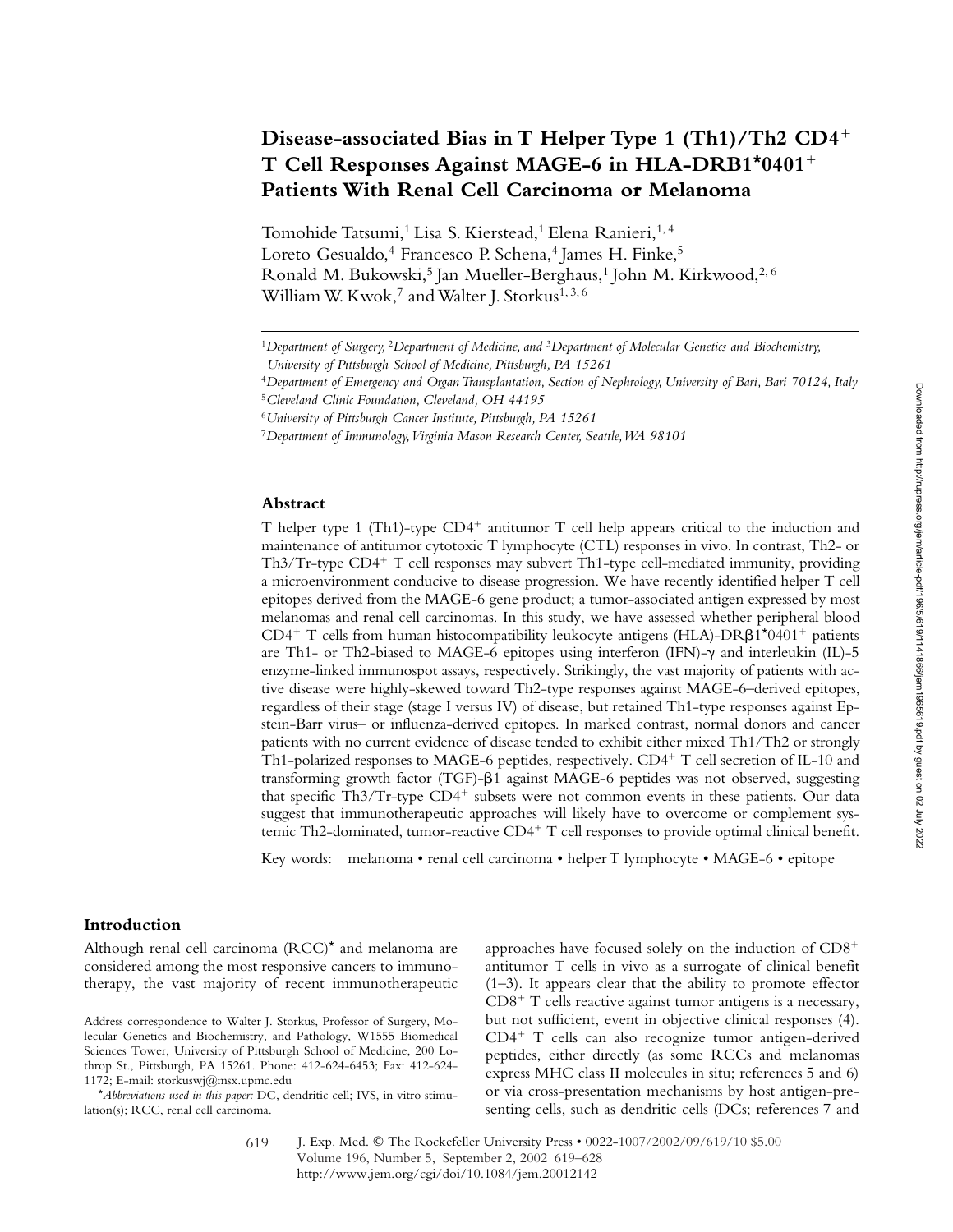8). Th1-type CD4<sup>+</sup> T cells secreting IFN- $\gamma$  appear crucial to the optimal generation and durability of specific CTL in vivo and may also serve to recruit these effector cells into the tumor microenvironment via delayed-type hypersensitivity responses (8). Hence, the lack of effectively promoting specific Th1-type CD4<sup>+</sup> T cell generation, maintenance, and direction for antitumor CD8<sup>+</sup> T cells may represent a significant limitation in current vaccine trials.

Tumor-induced deviation of CD4<sup>+</sup> T cell responses in progressive disease and the role of Th1- and Th2-type CD4- effector cells have been evaluated in a limited number of murine models (9–19). Studies using the B16 melanoma model have documented a gradual shift of initial Th0-, mixed Th1-/Th2-type CD4<sup>+</sup> T cell response to Th2/Tr-type dominated responses by 14–20 d of progressive tumor growth (13, 17–19). Injection of neutralizing anti-IL-4,  $-$ IL-10, or  $-$ TGF- $\beta$ 1 antibodies can prevent this tumor-induced functional transition, resulting in enhanced CD8- CTL generation and protection against tumor growth (17). Depletion of CD4<sup>+</sup> T cells in late-stage progressive B16 models, where Th2/Tr-type response dominate, restores CTL effector function and can result in tumor regression and vitiligo, particularly upon administration of rIL-12 (13). Analyses of the anti-tumor efficacy of Th1- and Th2-type CD4<sup>+</sup> T cells has also been evaluated in prophylactic and adoptive transfer tumor models (9, 12, 13, 15). In these latter cases, Th1- and Th2-type can mediate complementary antitumor effector functions, via contrasting mechanisms (9). Although Th2-type CD4- T cells can promote the recruitment of tumoricidal eosinophils and macrophages into the tumor microenvironment and promote acute tumor rejection (9), on a cellper-cell basis Th1-type T cells appear to provide a greater therapeutic index (12, 14, 15) and only Th1-type CD4- T cells appear to promote durable anti-tumor CTL responses (15).

Interestingly, tumor infiltrating lymphocytes in patients with spontaneous and therapeutically induced regressing lesions appear to be characterized by dominant Th1-type responses to mitogens, whereas tumor infiltrating lymphocytes from patients with progressor lesions have been reported to exhibit functionally dominant Th2-type (IL-4, IL-5) and/or Th3-/Tr-type (IL-10, TGF- $\beta$ 1) CD4<sup>+</sup> T cell responses (20–22). However, prior analyses of patient bulk CD4- T cell responses to mitogenic stimuli have yielded equivocal results, with generally no clear-cut Th1 or Th2-type bias observed (23–25). As this difference in results may reflect the stringency with which tumor-specific CD4- T cell responses were evaluated, significant recent emphasis has been placed on the identification of tumor antigen-derived helper T cell epitopes that may be used to quantitate and assess tumor-specific CD4+ T cell numbers and function.

Based on IFN- $\gamma$  as a read-out cytokine or proliferation as an endpoint, Th1-type epitopes have been identified for the MART-1/Melan-A, gp100/pmel17, tyrosinase, MAGE-3, and MAGE-6 (unpublished data) melanoma-associated antigens, among others (26–28). We have recently defined a set of helper epitopes derived from the MAGE-6 protein and have focused on these targets in the current study, since expression of MAGE-6 (unpublished data) has been observed in premalignant lesions in situ and at high frequencies in primary and metastatic tumors (29–31). Hence, CD4<sup>+</sup> T cell responses to MAGE-6 epitopes may represent early etiologic events. The bias of MAGE-6 (tumor)-specific CD4<sup>+</sup> T cell responses (i.e., Th1, Th2, Th3/ Tr) may impact cancer incidence in susceptible individuals, the progression status of established MAGE-6<sup>+</sup> tumors or time to recurrence of MAGE-6<sup>+</sup> disease in the adjuvant setting. Indeed, melanoma expression of HLA-DR has been reported to be a marker of poor prognosis (32, 33), suggesting that the nature of CD4+ T cell recognition of MHC class II–presented tumor epitopes may play a decisive immunoregulatory role in situ.

This study is the first to demonstrate tumor antigen-specific Th2-type polarization of CD4<sup>+</sup> T cell responses in the peripheral blood of patients with RCC or melanoma. We have implemented IFN- $\gamma$  and IL-5 ELISPOT assays to assess the magnitude of Th1- and Th2-type CD4<sup>+</sup> T cell responses to MAGE-6 epitopes, respectively. We report that  $HLA-DR\beta1*0401^+$  patients with active melanoma or RCC displayed strongly polarized Th2-type reactivity to these peptides, whereas normal donors and patients that were disease-free following therapeutic intervention exhibited either weak mixed Th1-/Th2-type or strongly-polarized Th1-type responses to these same epitopes.

# **Materials and Methods**

Cell Lines and Media. The T2.DR4 (DRB1\*0401<sup>+</sup>) cell line (provided by Dr. Janice Blum, Indiana University School of Medicine, Indianapolis, IN) was used as the peptide-presenting cell in these studies. This cell line uniformly expresses HLA-DR\*0401 molecules that contain moderate-to-low affinity binding peptides derived mainly from intracellular invariant chain (class II–associated invariant chain peptide [CLIP]) due to a genetic deficiency in HLA-DM (34). T2.DR4 cells were maintained in RPMI-1640 supplemented with 10% heat-inactivated FBS, 100 IU/ml penicillin, 100  $\mu$ g/ml streptomycin, and 10 mM L-glutamine (all reagents GIBCO BRL).

*Peptide Selection and Synthesis.* The MAGE-6 (unpublished data), influenza A matrix $_{60-73}$  (35), malarial circumsporozooite<sub>326–345</sub> (26) and EBV EBNA-1<sub>519–533</sub> (36) HLA-DR4-presented epitopes were synthesized by FMOC chemistry by the University of Pittsburgh Cancer Institute's (UPCI) Peptide Synthesis Facility (Shared Resource). Peptides were >90% pure based on HPLC profile and MS/MS mass spectrometric analysis performed by the UPCI Protein Sequencing Facility (Shared Resource).

*Isolation of Patient and Normal Donor PBMC-Derived T Cells.* 40–100 ml of patient or normal donor heparinized blood was obtained with informed consent under IRB-approved protocols and diluted 1:2 with HBSS, applied to ficoll-hypaque gradients (LSM; Organon-Teknika) per the manufacturer's instructions, and centrifuged at 550 *g* for 25 min at room temperature. Patient and normal donor information is provided in Table I. PBMCs at the buoyant interface were recovered and washed twice with HBSS to remove residual platelets and ficoll-hypaque. HLA-DR4<sup>+</sup> status was confirmed by flow cytometry using the anti-HLA-DR4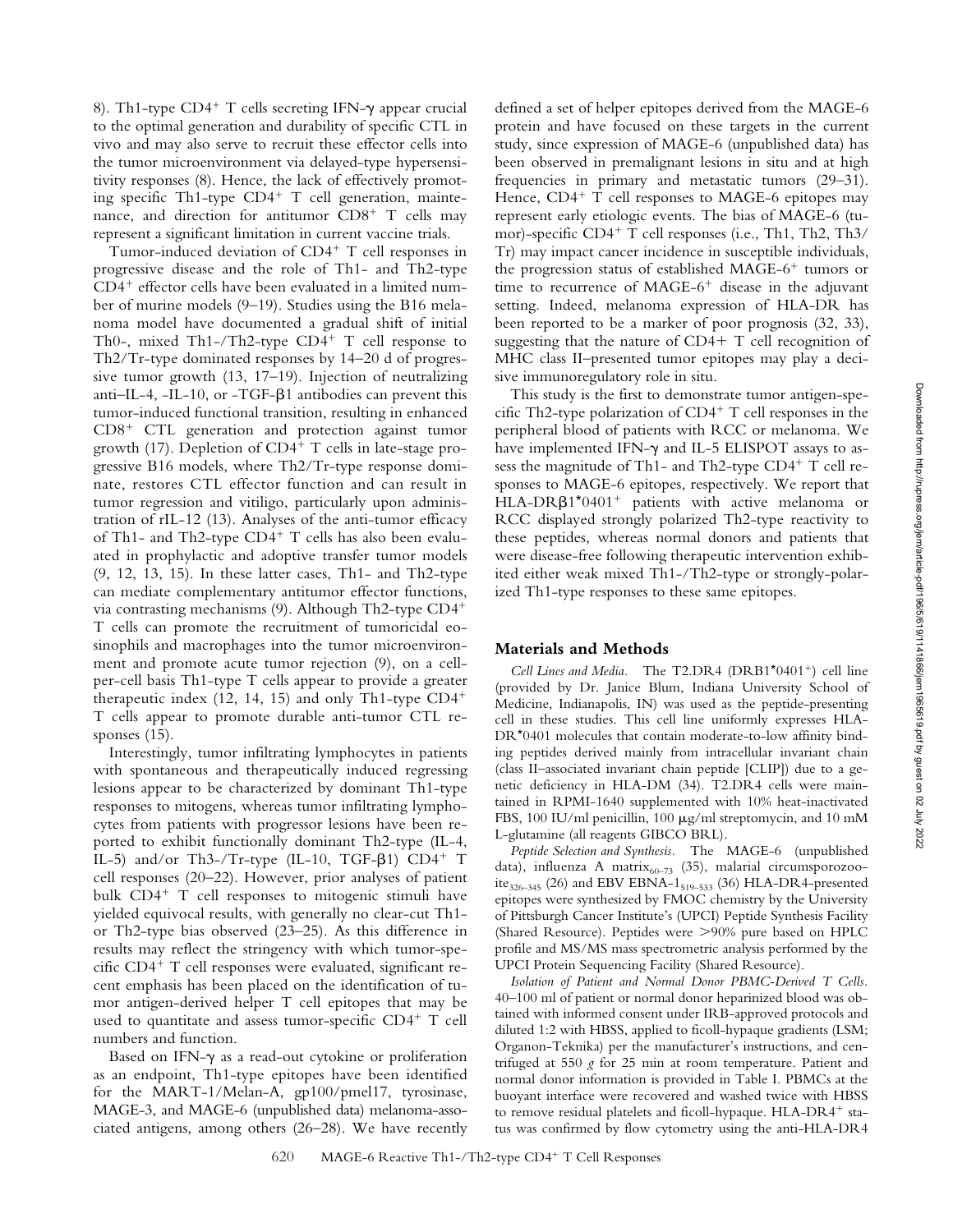| Patient               | Age         | Sex                       | Stage      | Treatment            | Disease status<br>at time of<br>evaluation (y) | RT-PCR<br>MAGE-6 $(+/-)$ | $\alpha$ -MAGE response  |                          |                          |
|-----------------------|-------------|---------------------------|------------|----------------------|------------------------------------------------|--------------------------|--------------------------|--------------------------|--------------------------|
|                       |             |                           |            |                      |                                                |                          | 121                      | 140                      | 246                      |
| Melanoma ( $n = 18$ ) |             |                           |            |                      |                                                |                          |                          |                          |                          |
| SLM1                  | 71          | $\boldsymbol{\mathrm{F}}$ | ${\rm IV}$ | S, DC/peptide        | NED(1.5)                                       | $^+$                     | Th1                      | Th1                      | Th1                      |
| SLM2                  | 64          | $\boldsymbol{\mathrm{F}}$ | IV         | S, IFN- $\alpha$     | NED(5.0)                                       |                          | Th1                      | ${\rm Th1}$              | Th1                      |
| SLM5                  | 34          | M                         | IV         | S, IFN- $\alpha$     | NED(4.1)                                       | NA                       | Th1                      | Th1                      | -                        |
| SLM6                  | 37          | F                         | $\bf{I}$   | S, IFN- $\alpha$     | NED(1.9)                                       | NA                       | Th1                      | Th1                      | Th1                      |
| SLM9                  | 35          | $\boldsymbol{\mathrm{F}}$ | III        | S, C, R              | NED(0.3)                                       | $\boldsymbol{+}$         | Th1                      | $\overline{\phantom{0}}$ |                          |
| SLM10                 | 74          | M                         | IV         | S                    | NED(0.4)                                       | NA                       | Th1                      | $\qquad \qquad -$        |                          |
| $SLM12^a$             | 39          | $\mathbf F$               | IV         | S, C, IFN- $\alpha$  | Stable                                         |                          | Th <sub>2</sub>          | Th <sub>2</sub>          | Th <sub>2</sub>          |
| SLM14                 | 52          | M                         | IV         | $\mathsf{C}$         | Mets, brain                                    | $^{+}$                   | Th <sub>2</sub>          | Th <sub>2</sub>          | Th <sub>2</sub>          |
| SLM16                 | 64          | M                         | IV         | None                 | Mets, liver/lung                               | $^+$                     | $\qquad \qquad -$        | $\overline{\phantom{m}}$ | Th <sub>2</sub>          |
| SLM17                 | 74          | М                         | IV         | $\mathbf S$          | Mets                                           |                          | Th <sub>2</sub>          | Th <sub>2</sub>          | Th <sub>2</sub>          |
| SLM18                 | 31          | $\boldsymbol{\mathrm{F}}$ | IV         | S, IFN- $\alpha$     | Mets, brain                                    | $^{+}$                   | Th <sub>2</sub>          | Th <sub>2</sub>          | Th <sub>2</sub>          |
| SLM19                 | 56          | M                         | IV         | S, IFN- $\alpha$ , C | Mets                                           | $^{+}$                   | $\qquad \qquad -$        | Th <sub>2</sub>          | Th <sub>2</sub>          |
| <b>SLM21</b>          | 45          | M                         | IV         | S, IFN- $\alpha$     | Mets                                           | $\overline{\phantom{0}}$ | $\qquad \qquad -$        | $\overline{\phantom{0}}$ | $\overline{\phantom{m}}$ |
| SLM22                 | 57          | F                         | IV         | $\mathbf S$          | Mets                                           | $\qquad \qquad -$        | Th <sub>2</sub>          | Th <sub>2</sub>          | Th <sub>2</sub>          |
| SLM23                 | 63          | $\mathbf M$               | $\bf{I}$   | S, IFN- $\alpha$     | NED(1.2)                                       | $^{+}$                   | Th <sub>2</sub>          | Th1/2                    | $\overline{\phantom{m}}$ |
| SLM24                 | 36          | $\boldsymbol{\mathrm{F}}$ | IV         | $\mathbf S$          | Mets                                           | $^{+}$                   | Th <sub>2</sub>          | Th <sub>2</sub>          | Th <sub>2</sub>          |
| SLM25                 | 42          | M                         | IV         | $\mathbf S$          | Mets                                           | $^+$                     | $\overline{\phantom{0}}$ | Th <sub>2</sub>          |                          |
| SLM26                 | 41          | $\boldsymbol{\mathrm{F}}$ | IV         | S                    | Mets                                           | $\overline{\phantom{0}}$ |                          |                          |                          |
| RCC ( $n = 18$ )      |             |                           |            |                      |                                                |                          |                          |                          |                          |
| SLR <sub>2</sub>      | 51          | F                         | IV         | $\mathbf S$          | NED(0.3)                                       | $^{+}$                   | Th <sub>1</sub>          | Th1                      | Th1                      |
| SLR <sub>3</sub>      | 45          | M                         | IV         | S                    | Mets                                           | NA                       | $\qquad \qquad -$        | Th2                      |                          |
| SLR4                  | 49          | $\boldsymbol{\mathrm{F}}$ | IV         | S, IL-2              | Mets                                           | NA                       | Th <sub>2</sub>          | ${\rm Th2}$              | Th <sub>2</sub>          |
| SLR <sub>5</sub>      | 79          | M                         | IV         | S, IFN- $\alpha$     | Mets                                           | NA                       | Th <sub>2</sub>          | Th1/2                    | Th <sub>2</sub>          |
| SLR6                  | 64          | М                         | I          | $\mathbf S$          | NED(0.3)                                       | NA                       | Th1                      | Th1                      | Th1                      |
| SLR7                  | 52          | $\mathbf F$               | I          | $\mathbf S$          | Local Dis.                                     | NA                       | -                        | $\qquad \qquad -$        | Th <sub>2</sub>          |
| SLR8                  | 49          | $\mathbf M$               | IV         | C, R                 | ${\rm Mets}$                                   | NA                       | $\qquad \qquad -$        | Th <sub>2</sub>          |                          |
| SLR9                  | 53          | $\boldsymbol{\mathrm{F}}$ | I          | ${\mathcal S}$       | NED(0.1)                                       | NA                       | Th1                      |                          |                          |
| SLR10                 | 41          | M                         | IV         | S, C, R              | Mets                                           | NA                       | Th <sub>2</sub>          | -                        | $\overline{\phantom{0}}$ |
| SLR <sub>11</sub>     | 58          | M                         | IV         | S, IFN- $\alpha$ , R | Mets                                           |                          |                          |                          |                          |
| SLR12                 | 58          | M                         | I          | $\mathbf S$          | Local Dis.                                     | NA                       |                          |                          | Th <sub>2</sub>          |
| SLR13                 | $7\sqrt{1}$ | M                         | I          | $\mathbf S$          | Local Dis.                                     | ${\rm NA}$               |                          |                          |                          |
| SLR <sub>14</sub>     | 75          | $\boldsymbol{\mathrm{F}}$ | I          | $\mathbf S$          | Local Dis.                                     | ${\rm NA}$               | $\qquad \qquad -$        | Th <sub>2</sub>          |                          |
| SLR15                 | 58          | $\mathbf M$               | I          | ${\mathsf S}$        | NED(0.1)                                       | NA                       | Th1                      | $\qquad \qquad -$        |                          |
| <b>SLR16</b>          | 57          | M                         | IV         | S, R                 | Mets                                           | $\qquad \qquad -$        | $\qquad \qquad -$        | -                        | Th <sub>2</sub>          |
| SLR17                 | 53          | M                         | $\rm II$   | ${\mathcal S}$       | Local Dis.                                     | NA                       | $\qquad \qquad -$        | $\overline{\phantom{0}}$ | Th <sub>2</sub>          |
| SLR18                 | 62          | $\boldsymbol{\mathrm{F}}$ | $\rm II$   | $\mathbf S$          | Local Dis.                                     | ${\rm NA}$               | Th <sub>2</sub>          | Th <sub>2</sub>          | Th <sub>2</sub>          |
| <b>SLR19</b>          | 67          | M                         | ${\rm IV}$ | S, IFN- $\alpha$ , R | ${\rm Mets}$                                   | NA                       | Th <sub>2</sub>          | Th <sub>2</sub>          | Th <sub>2</sub>          |

# **Table I.** *HLA-DRB1\*0401-positive Patients Evaluated in this Study*

AIT, adoptive immunotherapy (VDLN cells); C, chemotherapy; Mets, metastatic disease; R, radiotherapy; S, surgery; DC/peptide, dendritic cell plus synthetic melanoma peptide vaccine; IFN- $\alpha$ , IFN- $\alpha$  therapy; NED, no evidence of disease at time of blood draw; NA, not available for evaluation. <sup>a</sup>Patient with ocular melanoma. Th1 or Th2 assignment for peptide reactivity reflects donor responses of ≥10 spots/50,000 CD41 T cells as determined in IFN- $\gamma$  or IL-5 ELISPOT assays, respectively.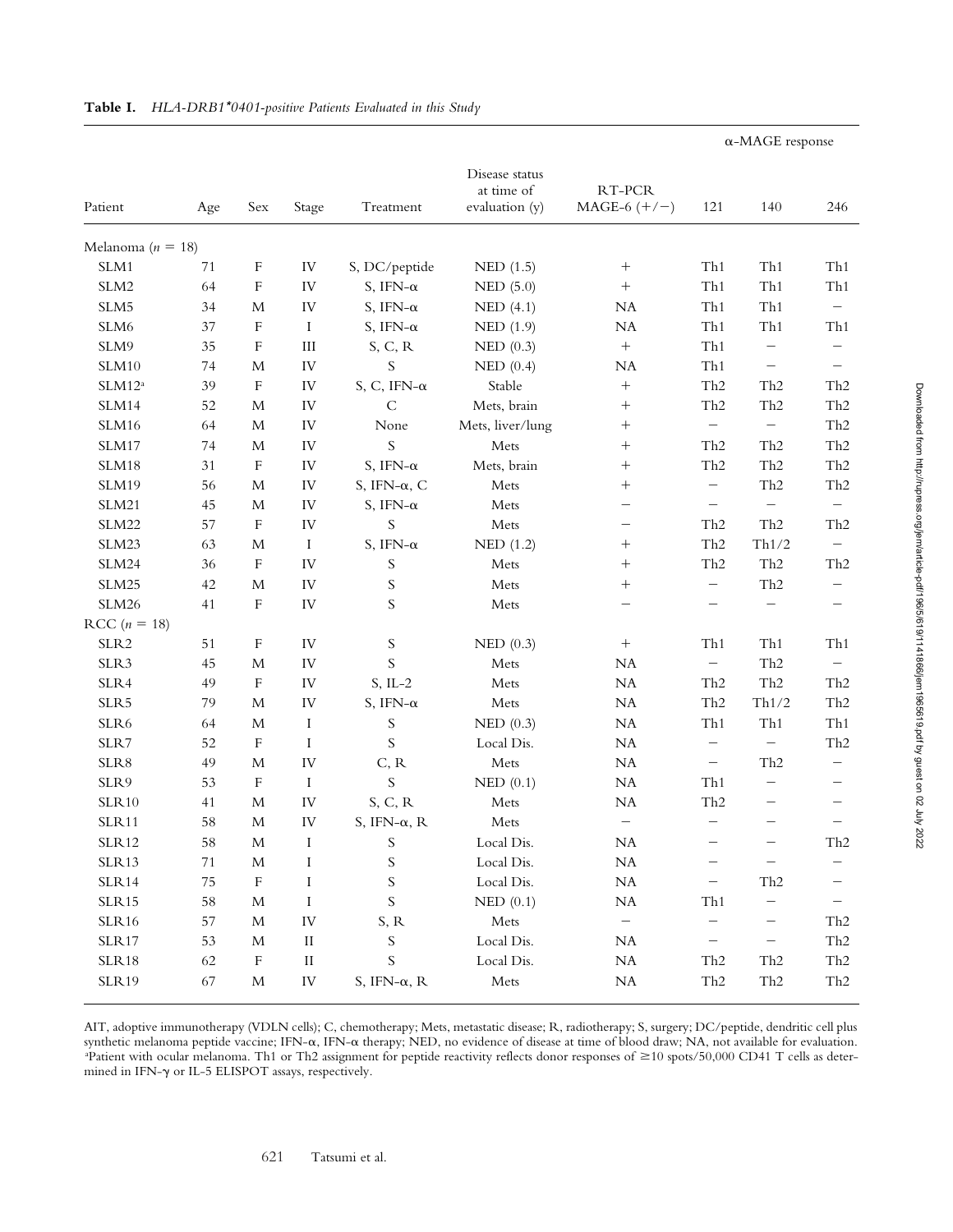reactive mAb clone 359–13F10 (IgG; provided by Dr. Janice Blum, Indiana University School of Medicine, Indianapolis, IN) in indirect immunofluorescence assays. PBMCs were diluted to 107/ml in AIM-V medium (GIBCO BRL) and incubated for 60 min at 37°C in T75 vented flasks (COSTAR), with subsequently harvested adherent cells used to generate DCs (see below) and nonadherent cells frozen in 90% FCS containing 10% DMSO (Sigma-Aldrich) at 107 lymphocytes/vial using controlled-rate freezing technique. On the day of establishing DC–T cell cultures, nonadherent cells were thawed and washed twice with HBSS. CD4<sup>+</sup> T cells were then isolated using MACS<sup>TM</sup> (Miltenyi Biotec) anti–human CD4 beads and MiniMACS™ columns per the manufacturer's protocol. CD4<sup>+</sup> T cell yields were typically 25–35% of starting PBMC numbers loaded, with purity exceeding 97% as assessed by flow cytometry.

*Induction of Antitumor T Effector Lymphocytes.* Autologous DCs were prepared as described previously in 7-d cultures of plastic-adherent PBMCs in AIM-V media supplemented with rhGM-CSF and rhIL-4 (26). Harvested, nonadherent DC (2  $\times$ 10<sup>5</sup>) were then cocultured with  $2 \times 10^6$  autologous CD4<sup>+</sup> T cells in the presence of 10  $\mu$ M synthetic peptides for 7 d in RPMI-1640 containing 10% FBS and no exogenously added cytokines. Responder T cells were then harvested and analyzed for MAGE-6 peptide specificity in ELISPOT assays.

*IFN- and IL-5 ELISPOT Assays for Peptide-Reactive CD4*- *T Cell Responses.* To evaluate the frequencies of peripheral blood CD4- T cells recognizing peptide epitopes, ELISPOT assays for IFN- $\gamma$  and IL-5 were performed as described previously (26, 27, 37). Briefly, CD4+ T cell responses were evaluated by both IFN- $\gamma$ (Th1) and IL-5 (Th2) ELISPOT assays. For ELISPOT assays, 96-well multiscreen hemagglutinin antigen plates (Millipore) were coated with 10  $\mu$ g/ml of anti-human IFN- $\gamma$  mAb (1-D1K; Mabtech) or 5  $\mu$ g/ml of anti-human IL-5 (BD Biosciences) in PBS (GIBCO BRL/Life Technologies) overnight at 4°C. Unbound antibody was removed by four successive washing with PBS. After blocking the plates with RPMI1640/10% human serum (1 h at 37°C), 10<sup>5</sup> CD4<sup>+</sup> T cells and T2.DR4 cells (2  $\times$  10<sup>4</sup> cells) were seeded in multiscreen hemagglutinin antigen plates. Synthetic peptides (stocks at 1 mg/ml PBS) were then added to appropriate wells at a final concentration of 10  $\mu$ g/ml. Negative peptide control wells contained CD4<sup>+</sup> T cells with T2.DR4 cells pulsed with Malaria- $CS_{326-345}$  peptide, with T2.DR4 cells alone serving as the APC control. Positive controls were T cells plated in the presence of 5  $\mu$ g/ml PHA (Sigma-Aldrich). Culture medium was AIM-V (GIBCO BRL/Life Technologies) at a final volume of 200  $\mu$ l/well. Plates were incubated at 37°C in 5%  $CO<sub>2</sub>$  for 24 h in the case of IFN- $\gamma$  ELISPOT assays and for 40 h in IL-5 ELISPOT assays. After incubation, supernatants of culture wells were harvested for ELISA analysis, and plates washed with PBS/0.05% Tween 20 (PBS/T) to remove cells. Captured cytokine was detected at sites of its secretion by incubation for 2 h with biotinylated mAb anti-human IFN- $\gamma$  (7-B6-1; Mabtech) at 2  $\mu$ g/ml in PBS/0.5% BSA or biotinylated mAb anti-human IL-5 (BD Biosciences) at 2  $\mu$ g/ml in PBS/0.5% BSA. Plates were then washed six times with PBS/T, and avidin-peroxidase complex (diluted 1:100; Vectastain Elite Kit; Vector Laboratories) was added for 1 h. Unbound complex was removed by three successive washings with PBS/T and three rinses with PBS alone. AEC substrate (Sigma-Aldrich) was added and incubated for 5 min for the IFN- $\gamma$  ELISPOT assay and the TMB substrate for peroxidase (Vector Laboratories) was added and incubated for 10 min for the IL-5 ELISPOT assay. All determinations were performed in triplicates, with spots imaged using the Zeiss AutoImager (and statistical comparisons determined using a Student two-tailed *t* test analysis). The data are represented as mean IFN- $\gamma$  or IL-5 spots per 100,000 CD4<sup>+</sup> T cells analyzed.

*TGF-1 and IL-10 ELISAs.* Supernatants were harvested from ELISPOT plates at the endpoint of the culture period and pooled for a single stimulus (i.e., a given peptide, etc.) and frozen at  $-20^{\circ}$ C until analysis by cytokine-specific ELISA. Cytokine capture and detection antibodies and recombinant cytokine were purchased from BD Biosciences and used in ELISA assays per the manufacturer's instructions. The lower limit of detection for the TGF- $\beta$  assay was 60 pg/ml, while that of the IL-10 ELISA was 7 pg/ml. In the case of IL-10, 1–5 responder CD4<sup>+</sup> T cells spots imaged in an IL-10 ELISPOT equated with  $\sim$ 12–17 pg/ml IL-10 as determined in the IL-10 ELISA assay (unpublished data).

*PCR Analysis.* PCR analyses were performed to determine patient HLA-DR4 genotype using a commercial PCR panel according to the manufacturer's instructions (Dynal) and PBL. RT-PCR analysis was also used to determine tumor expression of MAGE-6 mRNA. The following primer set was used: MAGE-6 (forward: TGGAGGACCAGAGGCCCCC, reverse: CAG-GATGATTATCAGGAAGCCTGT, product size 728 bp with cycles: melting 94°C for 1 min, annealing 68°C for 1 min, extension  $72^{\circ}$ C for 1 min).

### **Results**

*Normal HLA-DR1\*0401*- *Donors Fail to React or Display a Mixed Th1/Th2 CD4*- *Response to MAGE-6 Epitopes after Primary In Vitro Stimulation.* MAGE-6 peptides were not recognized by freshly-isolated CD4- T cells harvested from normal HLA-DRB1\*0401<sup>+</sup> donors (unpublished data). To determine if CD4<sup>+</sup> precursors were present in normal donors and to identify the balance of Th1-type versus Th2-type responses, we implemented IFN- $\gamma$  and IL-5 ELISPOT assays, respectively. Although both IL-4 and IL-5 have been previously reported as signature cytokines for Th2-type T cell responses (38, 39), we chose the IL-5 assay over the IL-4 ELISPOT assay to screen for Th2-type CD4- T cell reactivity for technical reasons, mainly the much lower backgrounds and higher signal-to-noise ratio observed for the IL-5 ELISPOT system (37, 40).

To evaluate whether normal donors could be prompted to recognize any of these sequences, isolated CD4<sup>+</sup> T cells derived from the PBMCs of HLA-DR4<sup>+</sup> normal donors were stimulated with autologous immature DCs in the presence of the individual MAGE-6 peptides (i.e., MAGE-6<sub>121–144</sub>, MAGE-6<sub>140–170</sub>, or MAGE-6<sub>246–263</sub>). We chose this in vitro stimulation (IVS) protocol since the DCs generated were poor IL-12 producers upon CD40 ligation and these antigen presenting cells do not appear to skew CD4<sup>+</sup> T cell responses in either a Th1-type or Th2type manner (unpublished data). Hence, we consider these as "neutral" DC for CD4<sup>+</sup> T cell stimulations. 1 wk after stimulation, CD4<sup>+</sup> T cells were used as responders against T2.DR4 target cells pulsed with the candidate DR4-binding peptides. As shown in Fig. 1, an analysis of 10 normal HLA-DR4<sup>+</sup> donors revealed either very low responsiveness or responses that were equivocal with regard to their balance of IFN- $\gamma$  versus IL-5 spot production. Although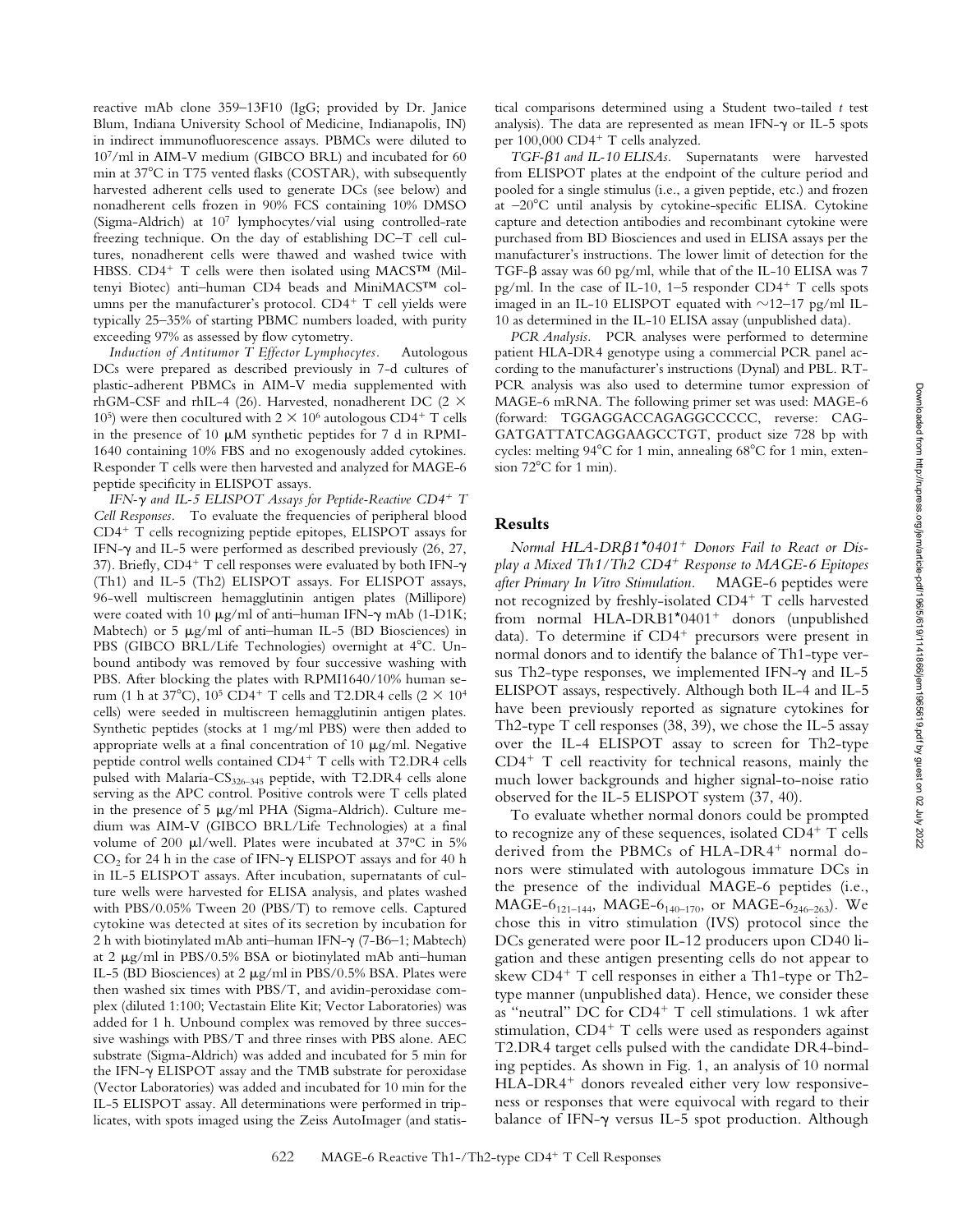

**Figure 1.** Analysis of the Th1 type vs. Th2-type CD4<sup>+</sup> T cell response to MAGE-6 peptides in HLA-DRβ1\*0401<sup>+</sup> normal donors. Peripheral blood CD4- T cells were isolated from normal donors and stimulated with autologous, "immature" DCs in the presence of the MAGE- $6_{121-144}$ <br>(M121), MAGE- $6_{140-170}$  (1401) (M121), MAGE-6<sub>140-170</sub> (140L)<br>(M140), or MAGE-6<sub>246-263</sub> or  $MAGE-6_{246-263}$ (M246) peptides for 7 d, in the absence of exogenous cytokines. Responder CD4<sup>+</sup> T cells were then analyzed for their reactivity to T2.DR4 cells pulsed with individual MAGE-6 peptides in both IFN- $\gamma$  and IL-5 ELISPOT assays. Each symbol within a panel represents the combined IFN- $\gamma$ /IL-5 ELISPOT data for an individual normal donor.

we did not perform these analyses in a manner that allowed for an assessment of coordinate cytokine production from a given CD4<sup>+</sup> T cell, we considered these results from normal donors to reflect Th0-type or mixed Th1 type/Th2-type responses.

*Th1-type versus Th2-type Immunoreactivity of CD4*- *T Cells Against HLA-DR4-Presented MAGE-6 Epitopes in HLA-DR4*- *RCC or Melanoma Patients.* Recent reports have suggested that CD4<sup>+</sup> T cells infiltrating progressor RCC and melanoma may display a predominant Th2-bias in response to TCR ligation (41, 42). We used the IFN- $\gamma$ (Th1-type) and IL-5 (Th2-type) ELISPOT assays to discern whether such a bias existed in the peripheral blood CD4<sup>+</sup> T cell repertoire of HLA-DR $\beta$ 1\*0401<sup>+</sup> patients with RCC or melanoma using the identical IVS system outlined above for normal donors.

Overall, the peripheral blood CD4<sup>+</sup> T cell responses were evaluated from 18 RCC and 18 melanoma patients (Table I). Among these patients, 4/18 RCC patients and 7/18 melanoma patients were disease-free (i.e., no-evidence of disease [NED]) at the time of analysis, with all other patients presenting with active disease. As shown in Fig. 2, patients with active disease (either RCC or melanoma) displayed strongly Th2-polarized CD4- T cell responses, whereas patients that were disease-free at the time of analysis were strongly Th1-polarized in their reactivity to the three MAGE-6 epitopes evaluated. Not every patient reacted against each of the peptides tested, but if they did respond to a given epitope, this response was strongly polarized in accordance with the disease status of the individual (i.e., Th2 if active disease, etc., Table I). Whereas the melanoma patients were all essentially diagnosed with



623 Tatsumi et al.

**Figure 2.** Analysis of the Th1-type vs. Th2 type CD4<sup>+</sup> T cell response to MAGE-6 peptides in HLA-DR $\beta$ 1\*0401<sup>+</sup> patients with RCC or melanoma. Peripheral blood CD4<sup>+</sup> T cells were isolated from patients with RCC or melanoma and stimulated for 7 d with autologous "immature" plus MAGE-6 peptides as described in the legend to Fig. 1. Responder CD4<sup>+</sup> T cells were then analyzed for their reactivity to T2.DR4 cells pulsed with individual MAGE-6 peptides in both IFN- $\gamma$  and IL-5 ELISPOT assays. Each symbol within a panel represents the combined IFN- $\gamma$ / IL-5 ELISPOT data for an individual patient, with filled circles indicating patients with active disease and open inverted triangles reflecting patients that were free of disease at the time of evaluation, as described in Table I.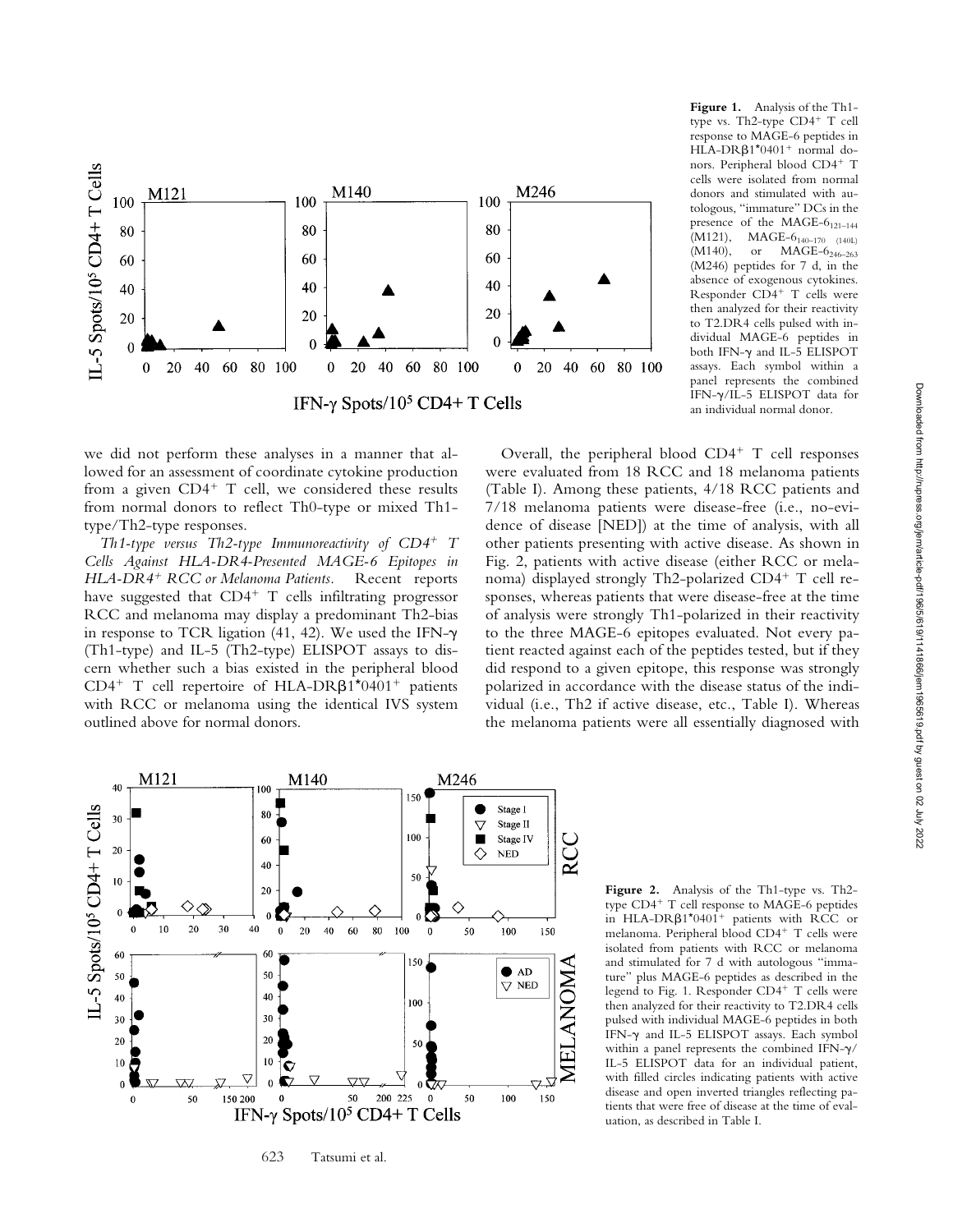

Figure 3. Patient CD4<sup>+</sup> T cells from IVS cultures exhibit normal, mixed Th1/Th2 responses to PHA mitogenic stimulation regardless of disease status. CD4- T cell cultures obtained from IVS outlined in Figs. 1 and 2 were analyzed for their response to PHA mitogen (5 g/ml). Each symbol represents the combined IFN- $\gamma$ /IL-5 ELISPOT data for an individual, with melanoma or RCC patients with active disease denoted by filled circles, and patients with no evidence of disease indicated by open circles.

stage IV disease (with the exception of patients SLM6, SLM9, and SLM23), the RCC patients were approximately equally represented by individuals with stage I or stage IV disease (with patient SLR17 exhibiting stage II disease). A comparison of whether the observed Th2 polarization in CD4- T cell response to MAGE-6 peptides (Fig. 2, top series) was correlated with disease stage in RCC patients, provided no statistically significant associations (stage I versus stage IV for MAGE- $6_{121-144}$  [P = 0.89]; for MAGE<sub>140-170</sub> [P = 0.27]; for MAGE-6<sub>246-263</sub>  $[P = 0.50]$ .

Patients with active disease were not predisposed to a general Th2-type polarization in their CD4<sup>+</sup> T cell responses. An evaluation of CD4<sup>+</sup> T cells from the patients with melanoma or RCC, or normal donors revealed mixed Th1-/Th2-type responses to PHA mitogenic stimulation in IFN- $\gamma$  and IL-5 ELISPOT assays (Fig. 3). As groups, patients with active disease, patients with no evidence of disease and normal donors proved indistinguishable in their bulk CD4<sup>+</sup> T cell responses to mitogen. Using a series of newly defined HLA-DR4–presented helper epitopes defined from the influenza virus matrix protein (FluM1<sub>60–73</sub>; reference 35) and EBV EBNA-1 (EBNA-1 $_{519-533}$ ; reference 36), we were able to evaluate  $CD4^+$  T cell responses in patients SLR18 and SLR19 who each presented with active disease at the time of analysis (Fig. 4). In each case, strongly Th2-type biased CD4<sup>+</sup> T cell reactivity was noted against



the three MAGE-6 epitopes, with concurrent Th1-type polarized CD4- T cell antiviral responses.

*Patients with RCC or Melanoma Do Not Exhibit Th3-/Trtype CD4*- *T Cell Responses to MAGE-6 Epitopes.* Although no ELISPOT is currently available to evaluate  $TGF-\beta$  production, an index for the bioactivity of the  $Tr-\beta$ type  $CD4^+$  T cells, we analyzed the supernatant from the peptide-stimulated ELISPOT wells for TGF- $\beta$  levels using a cytokine specific ELISA assay. All supernatants were below the level of detection for secreted TGF- $\beta$  (i.e.,  $\leq 60$ pg/ml, unpublished data). We also evaluated these supernatants for the presence of IL-10 production and were unable to demonstrated peptide-specific secretion of this cytokine  $(i.e., < 7$  pg/ml, unpublished data). Based on direct comparison to a newly developed IL-10 ELISPOT assay, as few as  $1-5$  IL-10 secreting  $CD4^+$  T cells (per 50,000) would have registered as 12-17 pg IL-10/ml in our ELISA assay (unpublished data). Hence we believe that these patients have, at best, very few (frequencies  $\leq 1/50,000$  CD4<sup>+</sup> T cells) in their peripheral blood.

Successful therapy associated with NED status is linked to a conversion of peripheral Th2-type to Th1-type CD4- T cell response to MAGE-6 epitopes. RCC patient SLR12 with stage I disease was surgically managed, resulting in disease-free status. Peripheral blood CD4<sup>+</sup> T cell responses were evaluated pre- and postsurgery in IFN- $\gamma$  and IL-5 ELISPOT assays against the MAGE-6<sub>121-144</sub>, MAGE-

Figure 4. Peripheral blood CD4<sup>+</sup> T cells from patients SLM18 and SLM19 display Th2-type reactivity to MAGE-6 epitopes, but Th1-type reactivity to viral epitopes. CD4<sup>+</sup> T cells were stimulated with immature autologous DCs pulsed with the indicated peptides for 1 wk, as outlined in Figs. 1 and 2. Responder CD4<sup>+</sup> T cells were then analyzed for their reactivity to T2.DR4 cells pulsed with individual MAGE-6, influenza matrix, or EBV peptides in both IFN- $\gamma$  and IL-5 ELISPOT assays.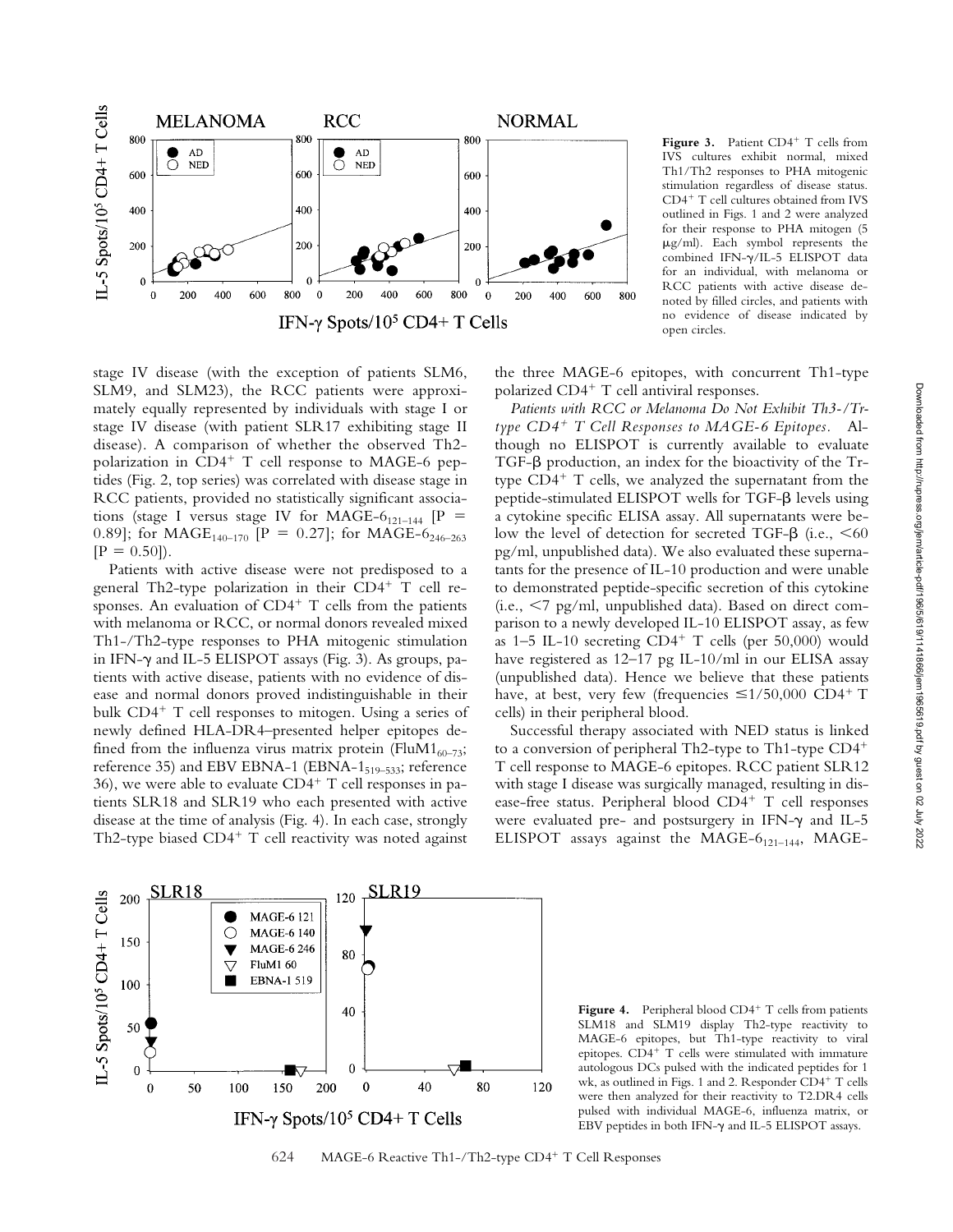$6<sub>140–170</sub>$ , and MAGE- $6<sub>246–263</sub>$  epitopes, as outlined above. Weak Th2-biased responses were noted against the MAGE- $6_{121-144}$  and MAGE- $6_{246-263}$  peptides before surgery, while weak, but Th1-biased responses against these epitopes were noted 1 mo postsurgery (Fig. 5 A).

Patient SLM1 with stage IV melanoma was treated with an autologous DC-based vaccine (UPCI 95–060) and achieved a complete response in March 1997. Peripheral blood CD4<sup>+</sup> T cells were isolated both pre- (8/96 and 3/97) and post- (4/97, 11/98) regression of disease. Patient SLM1 was disease-free at the time of both postregression time points. As shown in Fig. 5 B, this patient reacted to all three MAGE-6 epitopes in a strongly Th2-biased manner before regression, but displayed only Th1-type reactivity after the tumor burden was clinically eradicated.

### **Discussion**

We analyzed peripheral blood T cells harvested from  $HLA-DR\beta1*0401^+$  normal donors and patients with RCC or melanoma for the magnitude and nature of CD4<sup>+</sup> T cell responses to 3 MAGE-6 epitopes that we have recently identified as  $HLA-DR\beta1*0401$ -presented epitopes (unpublished data). We observed a dominance of Th2-type (and a frequent lack of any Th1-type) CD4+ T cell responses to these MAGE-6 epitopes in RCC and melanoma patients with active disease (Fig. 2). In marked contrast, normal donors and patients that had been successfully treated and were disease free at the time of analysis, displayed either mixed Th1-/Th2-type or strongly Th1 polarized immunity to these same peptides. It should be stressed that these polarized CD4<sup>+</sup> T cell responses are specific for the tumor peptides tested and do not reflect the general tendency of the donor to respond in a generically Th2- (or Th1-) biased fashion, as the mitogen (PHA) control spot frequencies obtained for both the IL-5 and IFN- $\gamma$ ELISPOT assays were indiscriminant between patients with cancer, patients that were free of disease, and normal donors (Fig. 3). In addition, for two RCC patients (SLR18 and SLR19) evaluated, Th2-type immunity to MAGE-6 peptides coexisted with strong Th1-type immunity to influenza- and EBV-derived helper epitopes (Fig. 4). Overall, although these data derive from relatively few patients, they suggest that Th2-type dominated CD4<sup>+</sup> T cell responses against MAGE-6 epitopes may correlate with active disease status in the patient.

However, when the results of RCC patients with stage I disease were compared with those of RCC patients with stage IV disease, we were unable to determine any significant linkage between the degree of Th2-polarization to MAGE-6 epitopes and disease-stage in patients with active disease. As MAGE-6 appears to represent an early tumorassociated antigen, observed in even premalignant lesions (29–31), our results may suggest that skewing of a normally mixed Th1-/Th2-type MAGE-6-specific CD4<sup>+</sup> T cell responses toward Th2-dominated immunity may also be an early event in disease progression. Such polarization could result from chronic antigenic restimulation in situ throughout disease ontogeny, and could be initiated even in individuals with premalignant MAGE-6<sup>+</sup> lesions, potentially serving as a facilitator of disease progression.

Clearly, far more extensive longitudinal studies will be required to determine the prognostic significance of differential Th1- versus Th2-type in the progression, clearance, and/or recurrence of disease. Although we are now in the process of initiating these types of comprehensive studies at the UPMC and UPCI, our preliminary data provided in Fig. 5, suggests that in an RCC patient that was surgically managed and a melanoma patient that was treated with an autologous DC-based vaccine, that Th2-biased responses



625 Tatsumi et al.

**Figure 5.** Analysis of the Th1-type vs. Th2-type CD4<sup>+</sup> T cell response to MAGE-6 peptides in HLA-DR $\beta$ 1\*0401<sup>+</sup> RCC and melanoma patients pre/posttherapy. Peripheral blood T cells were isolated from an RCC patient SLR12 (A) and melanoma patient SLM1 (B) pre- or posttherapy. In both cases, therapy resulted in disease-free status. In the case of patient SLR12, blood was drawn at the time of surgery (filled circle) and 2 mo postsurgery (open inverted triangle). Patient SLM1 was treated with a DC-based vaccine, resulting in a complete response in 3/97. Blood was drawn pretherapy and during therapy, but before regression (filled circles) and after complete regression (open inverted triangles). 7-d IVS were performed as outlined in Fig. 1, with responder CD4<sup>+</sup> T cells analyzed for their reactivity to T2.DR4 cells pulsed with individual MAGE-6 peptides in both IFN- $\gamma$  and IL-5 ELISPOT assays.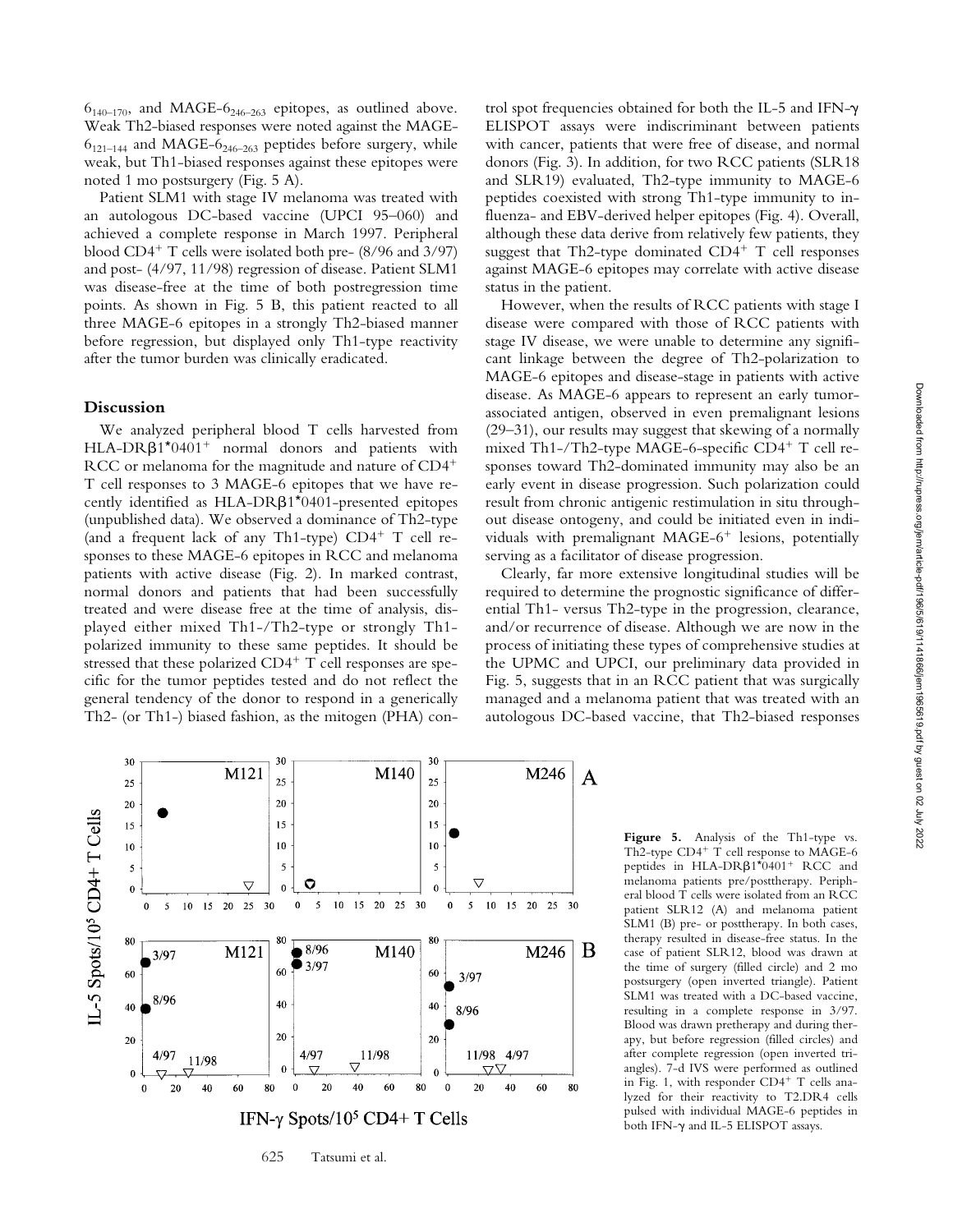to MAGE-6 epitopes shifted to Th1-biased response after the patient achieved disease-free status. Furthermore, based on preliminary MHC-peptide tetramer analysis, MAGE-6 reactive CD4<sup>+</sup> T cells were observed to increase in the peripheral blood, at least transiently, as soon as  $1-2$ mo after successful therapy (unpublished data), which may support the register of these helper T cell responses with clinical benefit.

An additional important consideration in our prospective analyses will be a careful comparison of systemic versus tumor-associated CD4- T cell response polarization to MAGE-6 epitopes. It would be hypothesized that the most dramatic polarizations and highest frequencies of non-Th1 polarized tumor antigen-specific CD4<sup>+</sup> T cells would be identified in the tumor microenvironment and tumordraining lymph nodes. Although we have reported an essentially qualitative Th2-type bias in response to MAGE-6 peptides in the peripheral blood of patients with active disease, we have been thus far, unable to demonstrate systemic antigen-specific Th3/Tr-type CD4<sup>+</sup> T cell responses to these epitopes. This may suggest that these latter responses are rare-events in the patient, or alternatively, that they may be concentrated and best observed within the tumorinvolved tissues of the patient.

An analysis of the data presented in Table I indicates that 12/15 (i.e., 80%) evaluable melanoma biopsies expressed the MAGE-6 antigen as deduced by RT-PCR analysis. In all 12 of these MAGE-6<sup>+</sup> patients, Th1-type or Th2-type CD4<sup>+</sup> T cell responses were detected by ELISPOT analysis against at least one of the three MAGE-6 epitopes analyzed in this study. In 2/3 cases where the patient's tumor failed to express the MAGE-6 gene product, the patient's CD4- T cells did not react to MAGE-6 epitopes. The resected tumor in patient SLM22, however, failed to express the MAGE-6 mRNA, yet Th2-type CD4<sup>+</sup> T cell responses were observed against all three MAGE-6–derived helper epitopes. This result may be due to MAGE-6 expression by nonresected metastatic lesions in this stage IV patient with active disease. Alternatively, the anti-MAGE-6 CD4<sup>+</sup> T cells may be reacting or cross-reacting against homologous epitopes derived from other MAGE-A family member proteins. An analysis of all MAGE-A family members suggests that this possibility would be most likely for the MAGE- $6_{121-144}$  peptide, which is identical to the homologous MAGE-3 sequence, but which differs in sequence at 3 or more key positions with all other MAGE-A members (unpublished data). This possibility is less likely for the MAGE- $6_{140-170}$  and MAGE- $6_{246-263}$  epitopes that differ from the homologous MAGE-3 sequence by two nonconservative D156S and Y249H substitutions within the putative core binding epitope (unpublished data). Additional nonconservative changes in these two epitope sequences are noted when comparing MAGE-6 to all other MAGE-A members. As corollary analyses, we will prospectively determine whether patient CD4<sup>+</sup> T cells isolated using specific HLA-DR4/MAGE-6 peptide tetramers recognize the homologous MAGE-A family sequences.

ing autologous immature monocyte-derived (i.e., myeloid) DCs that appeared not to skew the nature of the isolated CD4- T cell response to a given epitope. In preliminary studies, we analyzed freshly-isolated CD4<sup>+</sup> T cells from melanoma patients as the responders (arguably recall responses) to peptide-pulsed T2.DR4 targets in our ELISPOT assays and discerned the same cytokine (IFN versus IL-5) secretion bias, as we report after IVS. We systematically implemented the 7-d IVS (using immature myeloid DCs) protocol as this amplified the technicallydetectable (ZEISS AutoImager) spot numbers in each of the assays, without changing the bias of cytokines produced. We feel that this is a reasonable amplification tool in the outlined work. As this report was designed to reflect, as closely as possible, the in situ peripheral repertoire, we have not attempted to delineate how other DC subsets or conditioning regimens alters the bias of the responder repertoire in the current manuscript. Our data, however, may suggest that immature DCs, such as have been implemented in a number of vaccine trials (43, 44), may be clinically-inferior to strong DC1-type cells (producing high quantities of IL-12; references 45 and 46) due to their comparative inability to promote strong Th1-biased immunity in the face of existing Th2-type responses.

So, why does the tumor-reactive CD4<sup>+</sup> T cell repertoire shift to a Th2-dominated phenotype in situ in cancer bearing patients? A number of nonmutually exclusive hypotheses have been proffered. These include: immune deviation via chronic antigenic stimulation and selective sensitivity of Th1-type  $CD4^+$  T cells to activation-induced apoptosis (47), the promotion of DC2-type (i.e., Th2-type promoting) antigen-presenting cell function conditioned by tumor-secreted cytokines and chemokines (i.e., IL-10, TGF- $\beta$ , SDF-1; references 48 and 49), and the enforced repolarization of Th1 type-responses into Th2-type responses in situ (50), among others. Using MHC/MAGE-6 peptide tetramers, we anticipate the ability to assess the proapoptotic phenotype of specific CD4<sup>+</sup> T cells in patients with active disease versus those that have achieved NED status in future studies. Our current studies investigating CD4- T cell response to viral epitopes suggest that patient DCs do not exert a dominant DC2 functional phenotype in vitro. Clearly these important issues demand intense prospective evaluation.

Although we are currently analyzing DC-based vaccines that are capable of repolarizing Th2-type tumor-reactive CD4- T cells toward Th1-type immunity, this may not necessarily represent the clinically preferred modality for the treatment of existing disease. As previously mentioned, Th2-type tumor-specific CD4<sup>+</sup> T cells may well prove productive collaborators to Th1-type  $CD4^+$  T cells in mediating tumor regression via different, but complementary mechanisms (9–12, 14, 20). This may be particularly important in the case of MHC class I–loss variant tumors that will be impervious to Th1-type CD4<sup>+</sup> T cell-sponsored cytotoxicity mediated by  $CD8<sup>+</sup>$  antitumor T cells (10, 11). Regardless of which underlying mechanism leads to tumor regression, it appears clear that strong Th1-type tumor-spe-

In these studies, we chose an in vitro induction assay us-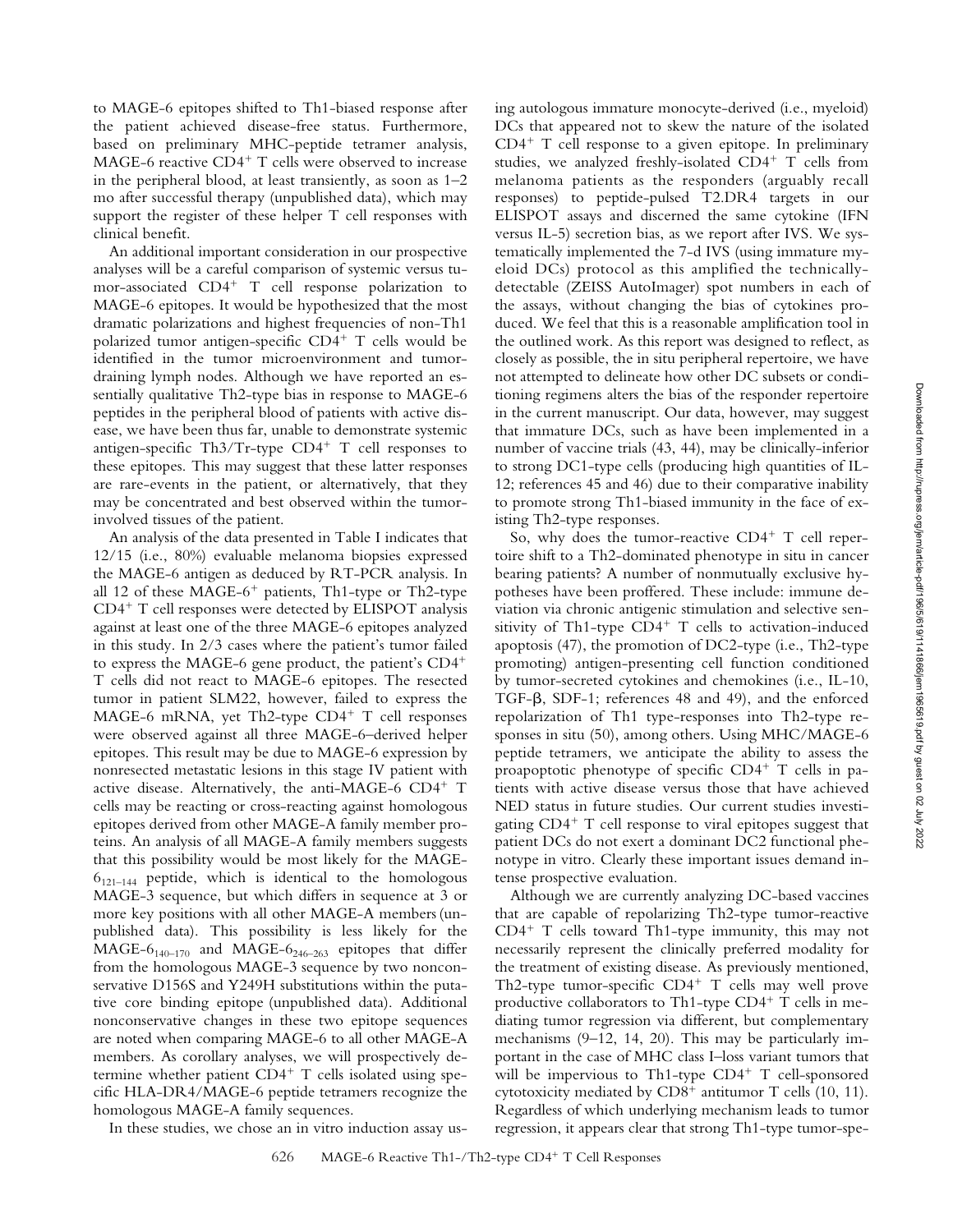cific T cell responses will be important in the maintenance of durable cellular immunity (12) and extended disease-free intervals in those patients at high-risk for recurrence.

The authors wish to thank Dr. Walter Olson and Mr. William Knapp for their excellent technical support and to Drs. Eva Pizzoferrato, Anna Kalinska, and Cynthia Brissette-Storkus for their careful review and comments during the generation of this manuscript.

This work was supported by grants from the National Institutes of Health CA 57840, CA 73743, and CA 82297 (W.J. Storkus) and the Kidney Cancer Association (L.S. Kierstead).

*Submitted: 27 December 2001 Revised: 4 June 2002 Accepted: 15 July 2002*

# **References**

- 1. Jager, E., D. Jager, and A. Knuth. 1999. CTL-defined cancer vaccines: perspectives for active immunotherapeutic interventions in minimal residual disease. *Cancer Metastasis Rev.* 18:143–150.
- 2. Lindauer, M., T. Stanislawski, A. Haussler, E. Antunes, A. Cellary, C. Huber, and M. Theobald. 1998. The molecular basis of cancer immunotherapy by cytotoxic T lymphocytes. *J. Mol. Med.* 76:32–47.
- 3. Coulie, P.G. 1997. Human tumour antigens recognized by T cells: new perspectives for anti-cancer vaccines? *Mol. Med. Today.* 3:261–268.
- 4. Nielsen, M.B., and F.M. Marincola. 2000. Melanoma vaccines: the paradox of T cell activation without clinical response. *Cancer Chemother. Pharmacol.* 46:S62–S66.
- 5. Brasanac, D., J. Markovic-Lipokovski, J. Hadzi-Djokic, G.A. Muller, and C.A. Muller. 1999. Immunohistochemical analysis of HLA class II antigens and tumor infiltrating mononuclear cells in renal cell carcinoma: correlation of clinical and histopathological data*. Neoplasma.* 46:173–178.
- 6. Ruiter, D.J., V. Mattijssen, E.B. Broecker, and S. Ferrone. 1991. MHC antigens in human melanomas. *Semin. Cancer Biol.* 2:35–45.
- 7. Hoffmann, T.K., N. Meidenbauer, J. Mueller-Berghaus, W.J. Storkus, and T.L. Whiteside. 2001. Proinflammatory cytokines and CD40 ligand enhance cross-presentation and cross-priming capability of human dendritic cells internalizing apoptotic cancer cells. *J. Immunother.* 24:162–171.
- 8. Nestle, F.O., S. Alijagic, M. Gilliet, Y. Sun, S. Grabbe, R. Dummer, G. Burg, and D. Schadendorf. 1998. Vaccination of melanoma patients with peptide- or tumor lysate-pulsed dendritic cells. *Nat. Med.* 4:328–332.
- 9. Hung, K., R. Hayashi, A. Lafond-Walker, C. Lowenstein, D. Pardoll, and H. Levitsky. 1998. The central role of CD4+ T cells in the antitumor immune response*. J. Exp. Med.* 188: 2357–2368.
- 10. Levitsky, H.I., A. Lazenby, R.J. Hayashi, and D.M. Pardoll. 1994. In vivo priming of two distinct antitumor effector populations: the role of MHC class I expression. *J. Exp. Med.* 179:1215–1224.
- 11. Dranoff, G., E. Jaffee, A. Lazenby, P. Golumbek, H. Levitsky, K. Brose, V. Jackson, H. Hamada, D. Pardoll, and R.C. Mulligan. 1993. Vaccination with irradiated tumor cells engineered to secrete murine granulocyte-macrophage colony-stimulating factor stimulates potent, specific, and longlasting anti-tumor immunity. *Proc. Natl. Acad. Sci. USA.* 90:

3539–3543.

- 12. Fallarino, F., U. Grohmann, R. Bianchi, C. Vacca, M.C. Fioretti, and P. Puccetti. 2000. Th1 and Th2 cell clones to a poorly immunogenic tumor antigen initiate CD8- T celldependent tumor eradication in vivo. *J. Immunol.* 165:5495– 5501.
- 13. Nagai, H., I. Hara, T. Horikawa, M. Oka, S. Kamidono, and M. Ichihashi. 2000. Elimination of CD4+ T cells enhances anti-tumor effect of locally secreted interleukin-12 on B16 mouse melanoma and induces vitiligo-like coat color alteration*. J. Invest. Dermatol.* 115:1059–1064.
- 14. Nishimura, T., K. Iwakabe, M. Sekimoto, Y. Ohmi, T. Yahata, M. Nakui, T. Sato, S. Habu, H. Tashiro, M. Sato, and A. Ohta. 1999. Distinct role of antigen-specific T helper type 1 (Th1) and Th2 cells in tumor eradication in vivo. *J. Exp. Med.* 190:617–627.
- 15. Nishimura, T., M. Nakui, M. Sato, K. Iwakabe, H. Kitamura, M. Sekimoto, A. Ohta, T. Koda, and S. Nishimura. 2000. The critical role of Th1-dominant immunity in tumor immunology. *Cancer Chemother. Pharmacol.* 46:S52–S61.
- 16. Gorelik, L., and R.A. Flavell. 2001. Immune-mediated eradication of tumors through the blockade of transforming growth factor-beta signaling in T cells. *Nat. Med.* 7:1118– 1122.
- 17. Seo, N., S. Hayakawa, M. Takigawa, and Y. Tokura. 2001. Interleukin-10 expressed at early tumour sites induces subsequent generation of CD4+ T-regulatory cells and systemic collapse of antitumour immunity. *Immunology.* 103:449–457.
- 18. Oka, H., Y. Emori, Y. Hayashi, and K. Nomoto. 2000. Breakdown of Th cell immune responses and steroidogenic CYP11A1 expression in CD4+ T cells in a murine model implanted with B16 melanoma. *Cell. Immunol.* 206:7–15.
- 19. Kobayashi, M., H. Kobayashi, R.B. Pollard, and F. Suzuki. 1998. A pathogenic role of Th2 cells and their cytokine products on the pulmonary metastasis of murine B16 melanoma*. J. Immunol.* 160:5869–5873.
- 20. Lowes, M.A., G.A. Bishop, K. Crotty, R.S. Barnetson, and G.M. Halliday. 1997. T helper 1 cytokine mRNA is increased in spontaneously regressing primary melanoma. *J. Invest. Derm.* 108:914–919.
- 21. Schwaab, T., J.A. Heaney, A.R. Schned, R.D. Harris, B.F. Cole, R.J. Noelle, D.M. Phillips, L. Stempkowski, and M.S. Ernstoff. 2000. A randomized phase II trial comparing two different sequence combinations of autologous vaccine and human recombinant interferon gamma and human recombinant interferon alpha2B therapy in patients with metastatic renal cell carcinoma: clinical outcome and analysis of immunological parameters. *J. Urol.* 163:1322–1327.
- 22. Wittke, F., R. Hoffmann, J. Buer, I. Dallmann, K. Oevermann, S. Sel, T. Wandert, A. Ganser, and J. Atzpodien. 1999. Interleukin 10 (IL-10): an immunosuppressive factor and independent predictor in patients with metastatic renal cell carcinoma. *Br. J. Cancer.* 79:1182–1184.
- 23. Aoki, Y., I. Tsuneki, M. Sasaki, M. Watanabe, T. Sato, H. Aida, and K. Tanaka. 2000. Analysis of Th1 and Th2 cells by intracellular cytokine detection with flow cytometry in patients with ovarian cancer. *Gynecol. Obstet. Invest.* 50:207– 211.
- 24. Goedegebuure, P.S., and T.J. Eberlein. 1995. The role of CD4- tumor-infiltrating lymphocytes in human solid tumors. *Immunol. Res.* 14:119–131.
- 25. Pardoll, D.M., and S.L. Topalian. 1998. The role of CD4- T cell responses in antitumor immunity. *Curr. Opin. Immu-*